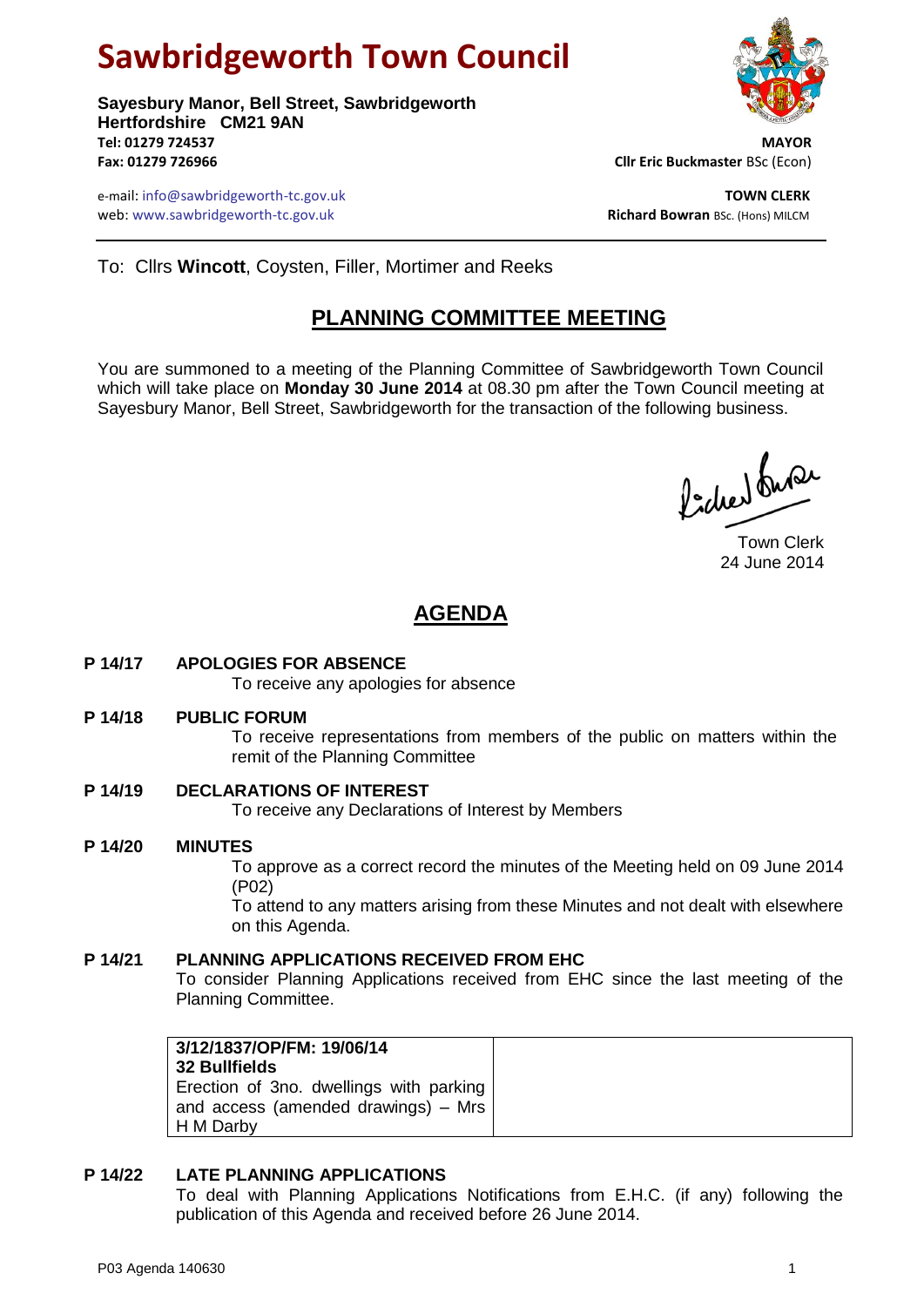| P 14/23 | <b>PLANNING DECISIONS MADE BY EHC</b><br>To receive Planning Decisions from EHC<br>(The Town Council's comments are shown in brackets)                                                         |                                                                                                                                                                                                                           |
|---------|------------------------------------------------------------------------------------------------------------------------------------------------------------------------------------------------|---------------------------------------------------------------------------------------------------------------------------------------------------------------------------------------------------------------------------|
|         | 3/14/0260/FP/HI<br>Jacobs Centre, Capio Rivers Hospital, High<br><b>Wych Road</b><br>Ground floor<br>10 bed ward extension and <b>Granted</b>                                                  |                                                                                                                                                                                                                           |
|         | replacement parking                                                                                                                                                                            | (No objection)                                                                                                                                                                                                            |
|         | 3/14/0600/LB/SE<br>The Old Vicarage, Sheering Mill Lane<br>Installation of 11 photo voltaic panels to be Refused<br>positioned on main building and annex                                      | (No comment)                                                                                                                                                                                                              |
|         | 3/14/0612/PO/NM<br><b>Appleyard Cottage, 7 Duckling Lane</b><br>Change of use of from B1 (A) (office) to C3 Prior approval is not required<br>(residential) to form 1no two bedroomed dwelling | (No objection)                                                                                                                                                                                                            |
|         | 3/14/0634/FP/FM<br>133 West Road<br>Two storey rear extension and first floor flank                                                                                                            | <b>Granted</b>                                                                                                                                                                                                            |
|         | window<br>3/14/0649/FP/SE<br><b>32 Knight Street</b><br>Single storey rear extension                                                                                                           | (No objection)<br><b>Granted</b><br>(No objection)                                                                                                                                                                        |
|         | 3/14/0650/LB/SE<br><b>32 Knight Street</b><br>Demolition of existing outbuildings and erection of<br>single storey rear extension                                                              | <b>Granted</b><br>(No comment)                                                                                                                                                                                            |
|         | 3/14/0670/FP/MP<br>Clarklands Spar, Clarkland House, Parsonage<br>Lane<br>massage<br>Change<br>of use of premises<br>to<br>parlour/physiotherapy (sui generis)                                 | Granted<br>(No objection)                                                                                                                                                                                                 |
|         | 3/14/0679/FP/FM<br>Land R/O 36 West Road<br>Erection of 1no. 3 bedroomed dwelling                                                                                                              | <b>Refused</b><br>(Objected)                                                                                                                                                                                              |
|         | 3/14/0681/FP/FM<br>17 Stoneleigh<br>Two storey side and rear extension, single storey<br>side and front extension                                                                              | <b>Granted</b><br>(No objection)                                                                                                                                                                                          |
|         | 3/14/0734/LB/SE<br>2 Fair Green<br>Replace rear French doors with bi-fold timber doors                                                                                                         | <b>Granted</b><br>(No comment)                                                                                                                                                                                            |
|         | 3/14/0748/FP/SE<br>The Old Vicarage, Sheering Mill Lane<br>Installation of 15 photo voltaic panels to be<br>positioned on main building, garage and annex                                      | <b>Refused</b><br>(Town Council felt that The Old<br>Vicarage is in a prominent<br>central position in the Town and<br>therefore the need for the photo<br>voltaic panels to be aesthetically<br>acceptable is paramount) |